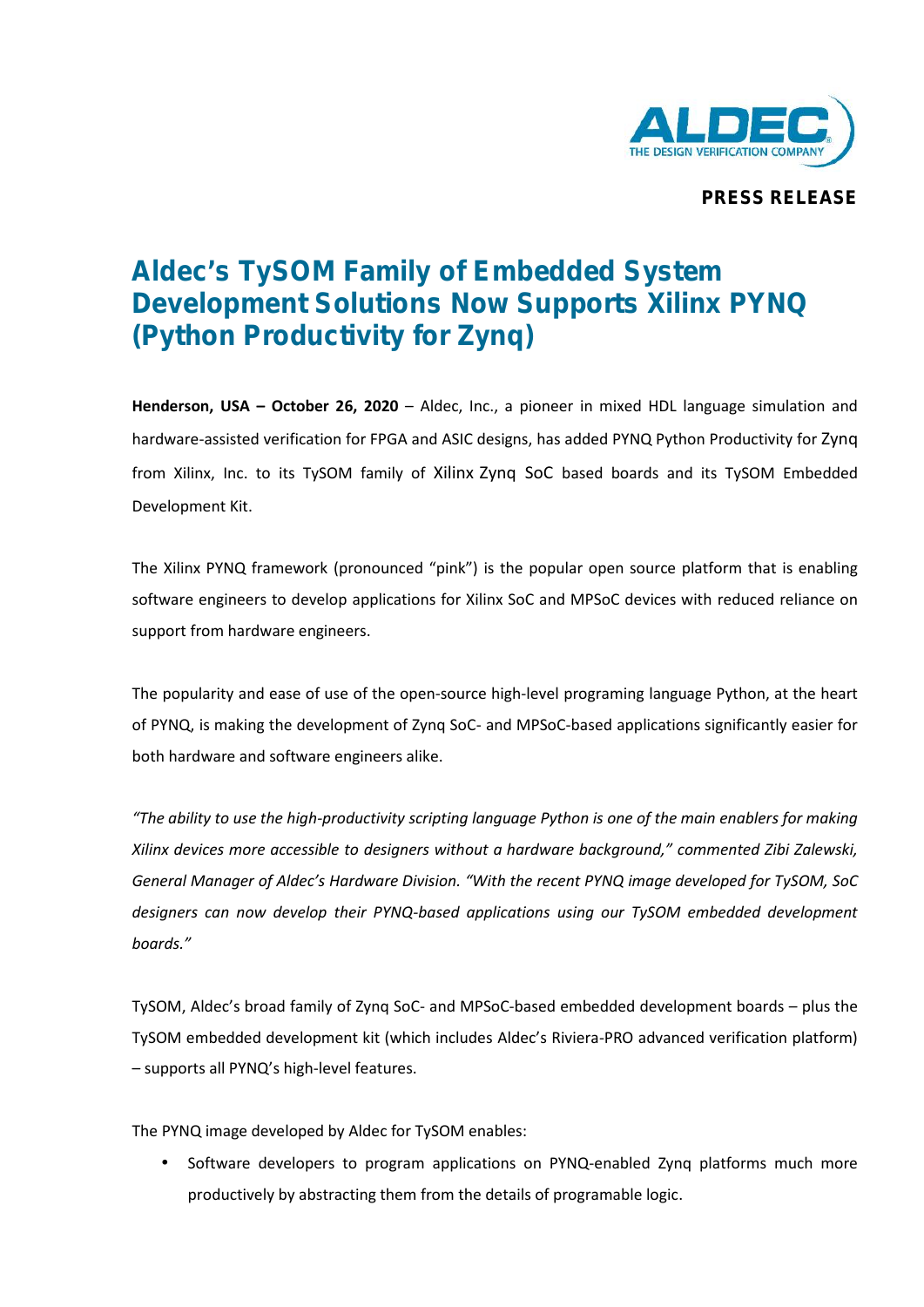- System architects who want to create a rapid prototype for their Zynq based project.
- Hardware designers to more productively design platforms which can be reused not only by engineers who have the knowledge of FPGAs, but also by a much larger community of systems and application developers.



*"PYNQ is an open source framework from Xilinx Research Labs which uses Python, JupyterLab and Jupyter notebooks. It makes developing applications on Xilinx Zynq and ZynqUltraScale<sup>+</sup> devices easier and more productive. Moreover, PYNQ enables a broad community of application and systems developers, many of whom may have no hardware background, to create high-performance applications using Xilinx Zynq SoCs and MPSoCs. Aldec is a long-standing and highly respected technology partner and we are excited that Aldec's TySOM embedded development boards now support PYNQ," says Patrick Lysaght, Senior Director, University Program and Research Labs, Xilinx, Inc.*

TySOM board can be easily programmed in Jupyter Notebook using Python. With PYNQ designers can use hardware libraries also called overlays on the programable logic. Developers can use the right overlays that matches their application. Aldec provides the PYNQ image for the boards as well as the "How To" tutorial on using them.

## **About TySOM Embedded Development Kit**

The TySOM™ Embedded Development Kit is for the embedded designers who need a high-performance RTL simulator/debugger for their embedded applications such as IoT, Automotive, Factory automation,